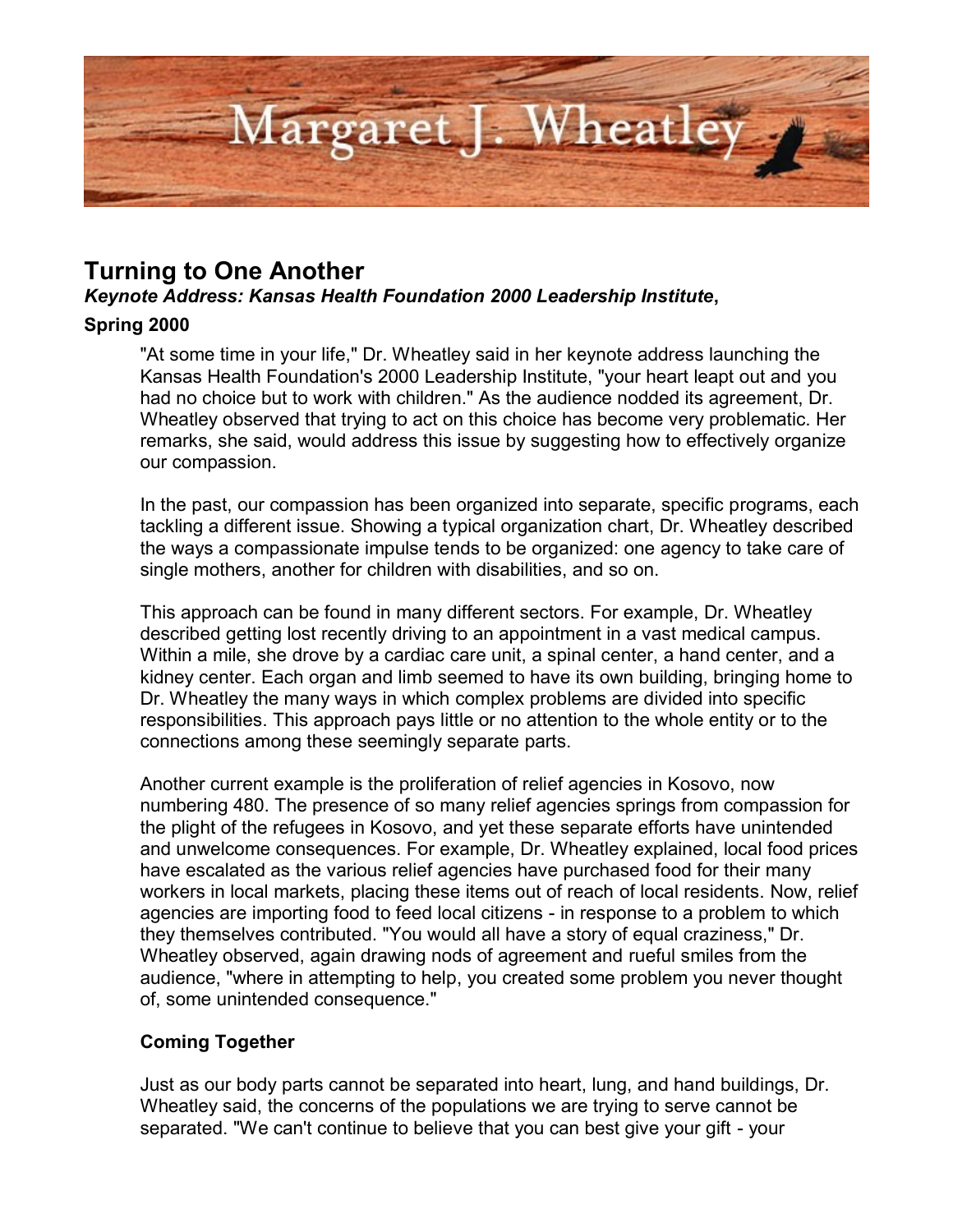compassion - to children by being in this kind of structure," she said. Instead, people are realizing that we must re-weave connections and come back together.

"Does the agency, organization, or system you are in allow you to deliver as much compassion as you want?" Dr. Wheatley asked. "I would bet the answer is no." Indeed, she said, people in all types of work tend to enter their field with some type of dream - a sense of hope that by their labor, they will contribute to the benefit of some group in society. Citing examples as diverse as workers in dog food manufacturing plants and high technology research labs, Dr. Wheatley suggested that most of us really do want to work for each other. "It's in us, in everybody," she said. "It may be buried, but it is in us."

Dr. Wheatley asked the Leadership Institute participants to call out their dreams of what they might accomplish, at the time they took on their current professional positions. Responses included making a difference on behalf of the business community, improving child care quality, energizing good teachers, and integrating young people back into the community. Dr. Wheatley pointed out that no one mentioned fame or fortune. Instead, she said, "what brings you together is your compassion -- your dream of how to make a difference for good.

#### **" Learning from the Flowers**

Dr. Wheatley read a poem by Gary Snyder, *For the Children*:

For the Children

The rising hills, the slopes, of statistics lie before us. the steep climb of everything, going up, up, as we all go down. In the next century

or the one beyond that, they say, are valleys, pastures, we can meet there in peace if we make it. To climb these coming crests one word to you, to you and your children:

stay together learn the flowers go light

- Gary Snyder, from *Turtle Island*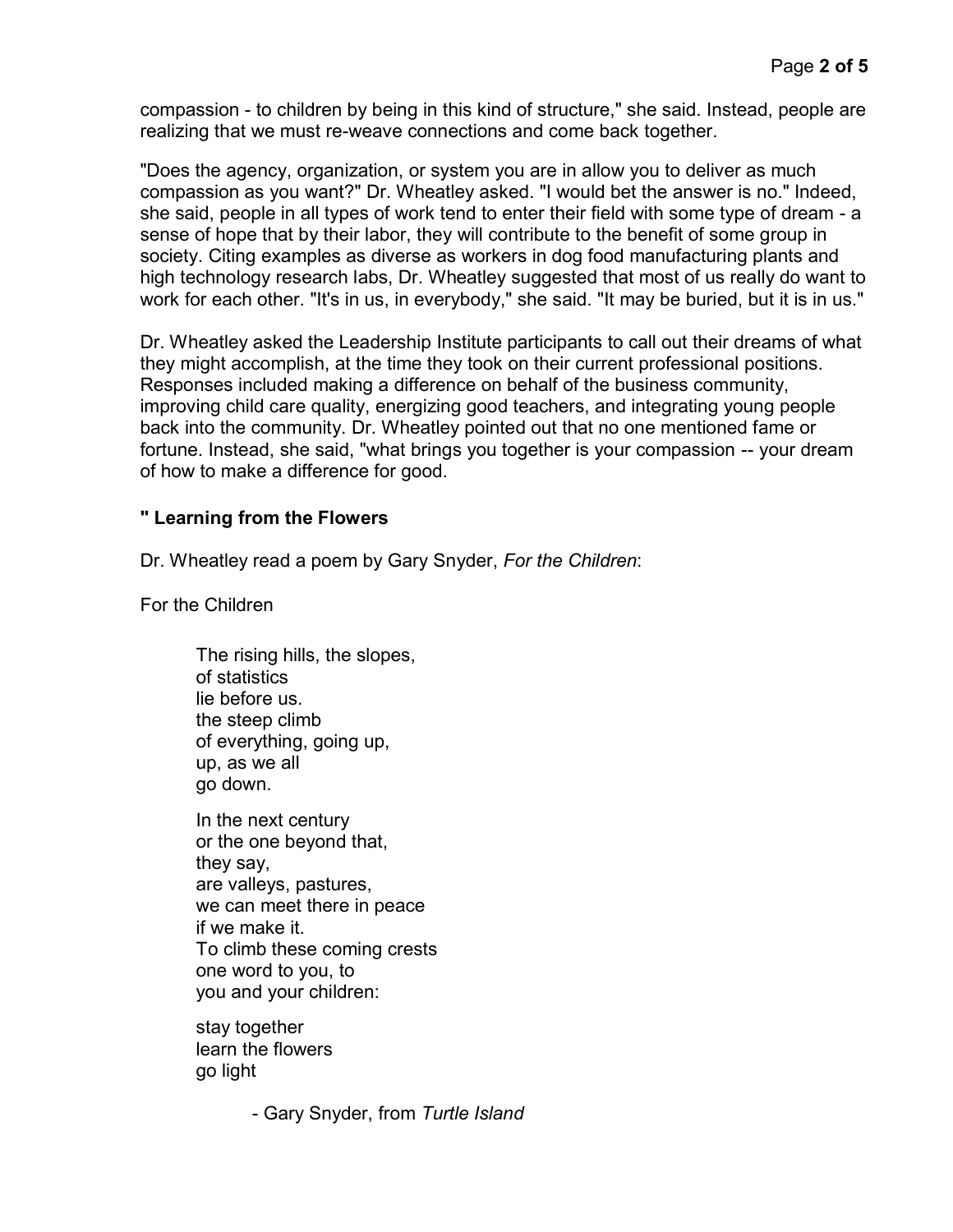The poem, written in the 1960s, anticipated the 21st century very well, in Dr. Wheatley's opinion. "Most poets and artists," she noted, "have a 30-year leap on us. They see what's coming."

In contrast to the poem, Dr. Wheatley said, we have tended to think of ourselves as machines. Like the medical center buildings, we have ripped ourselves into parts because the imagery of machines suggests that if we take out one malfunctioning part out and fix it, we can fix the entire machine. "The imagery of the machine," Dr. Wheatley explained, "says that if there's a problem, you can isolate it and replace it and everything will work well." We do this all the time in organizations, she continued. When something goes awry in an organization, we look for someone to blame - a board member, a law, a team, a department. This approach usually does not work, but it does have a silver lining: it forces us to become aware of all the other parts. In other words, it forces us to become systems thinkers.

Dr. Wheatley then showed a complicated chart, ironically titled "Emerging Regional Integrated Network: A Simplified Example." Indeed, Dr. Wheatley noted, if any of us tried to chart the people we call, the networks and individuals that influence us, it would look similarly messy and complex. "This is the world we're all trying to make sense of," she said, "trying to deliver our compassion."

It is no longer enough to simply say that relationships are important. A good part of effective work, Dr. Wheatley said, is knowing exactly who is in each box on such a chart. As former American Red Cross President Elizabeth Dole put it, "When the river is rising and it's 2:00 a.m., that's not the time to start a relationship." The relationship has to be there first. "If you don't have the web or fabric of good, trusting relationships," Dr. Wheatley said, "You can't suddenly pick up the phone and say, 'I need you.'"

"Relationships are not only primary, but are the only way we can operate now," she concluded.

# **Passion First; Structure Later**

Dr. Wheatley quoted essayist Roger Rosenblatt:

"The best in art and life comes from a center - something urgent and powerful, an idea or emotion that insists on its being. From that insistence, a shape emerges and creates its structure out of passion. If you begin with a structure, you have to make up the passion, and that's very hard to do."

Dr. Wheatley pointed out that this is exactly the opposite of what most of us have been taught. Our failures, she believes, stem from our inability to understand this process. Usually, Dr. Wheatley suggested, we sit alone or perhaps with a small group and create something - a program, a response, a new policy, a statement. Our passion is in it; we know it is important for our agency and we devote our best efforts to it. Then what happens? We take the finished product and give it to a colleague. Instead of kudos, enthusiasm, and action, we are met with indifference, at best. "We don't pick up other people's work and express gratitude," Dr. Wheatley explained, "not because we're selfish and uncreative or don't have good work ethics. It's because we are creative individuals and as a precept for all life - not just humans - we will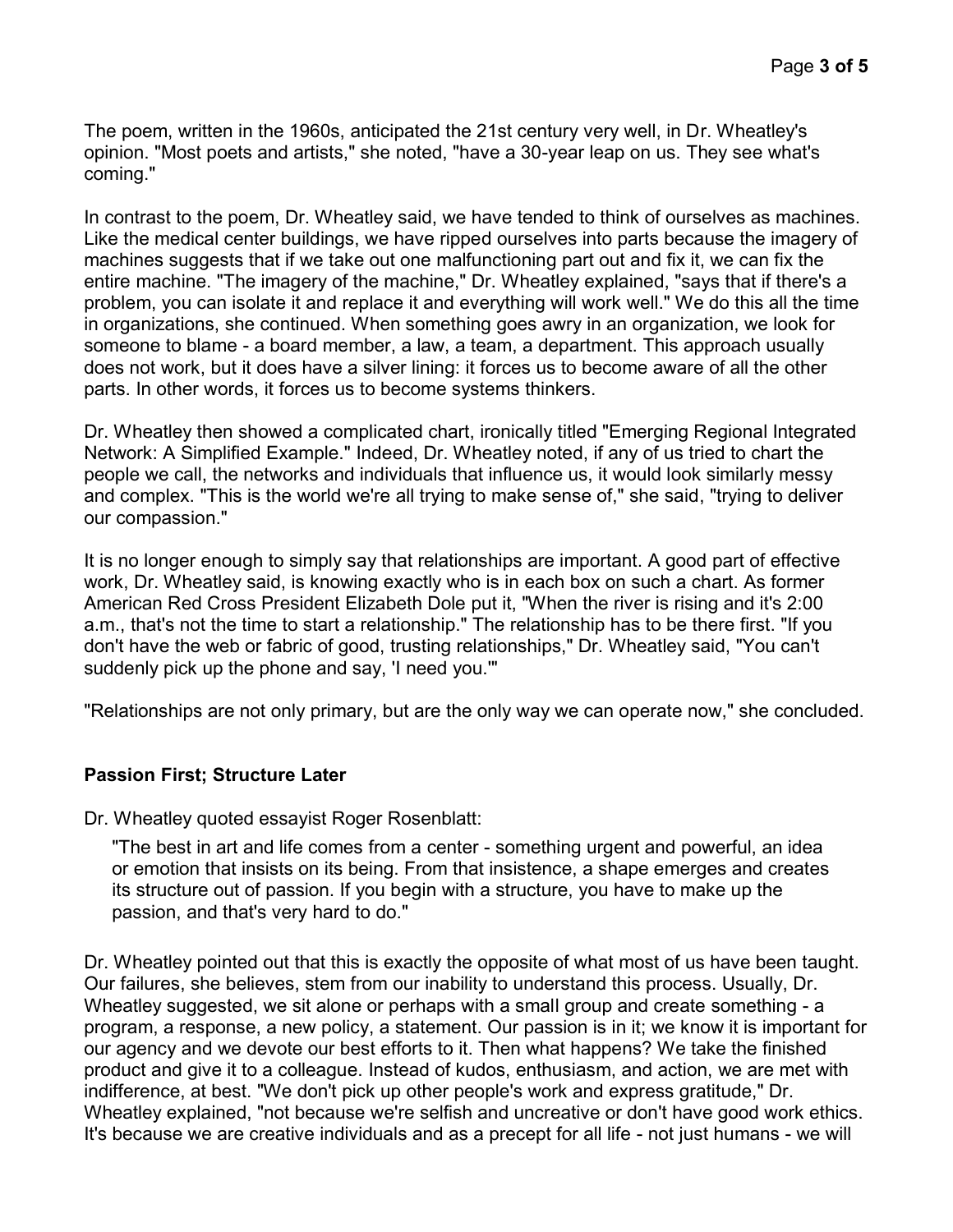only support what we create."

This is the same point that Roger Rosenblatt made. We can't expect to create structure first, and then pour people's passion into it. Yet we do this all the time. We call it getting buy-in, enrolling people, selling to the board of directors. "The best in art and life starts from your passion," Dr. Wheatley said, "but instantly welcomes in other people's passion." Out of that passion, she continued, a structure will emerge - but it starts first and foremost with people coming together and sharing their concerns.

#### **The Power of Conversation**

Dr. Wheatley described several examples of structure following passion. One was the story of a friend whose determination to help a Vietnamese orphanage began with a phone call to hospitals in search of an incubator. This quest mushroomed, within a matter of weeks, into a shipment of four 40-foot containers of medical equipment to Vietnam - including not one but 12 incubators.

The history of social movements is full of similar examples, Dr. Wheatley observed. Poland's powerful labor movement, Solidarity, began with only 9 people and grew to 9 million people within 3 weeks - and that was before e-mail. Mothers Against Drunk Driving (MADD) grew from an individual mother's grief to a national movement. "We completely underestimate the power of human conversation to change the world," Dr. Wheatley said.

Margaret Mead's famous quote is repeated often, Dr. Wheatley said, because it is so true:

"Never underestimate the power of a small group of committed people to change the world. In fact, it is the only thing that ever has."

For Dr. Wheatley, this is one of the messages of Gary Snyder's advice to learn the flowers. "One of the things we need to learn," she said, "is that very great change starts from very small conversations, held among people who care." But talking about what really matters - the issues that really concern you - requires courage. "Forget about the politics or the staff person who is driving you crazy," Dr. Wheatley advised. "What are the things you really have deep, abiding concern for? What is it you really have some passion for? If you go into that question for yourself, you will find the energy to go forward." The conversation should not be based on complaint, Dr. Wheatley added, but should be based on both passion and a sense of hope.

# **Asking "What's Possible?" and "Who Cares?"**

In most organizations, we are trained to ask, "What's wrong?" and "How can we fix it?" This is a demoralizing process, and a typical one. Instead, Dr. Wheatley said, she has learned to ask two very different questions: "What's possible here?" and "Who cares?" When we ask "Who cares?", we invite in others who are also passionate about an issue. And when we ask "What's possible?", it opens us up to unprecedented creativity. Dr. Wheatley's friend searching for an incubator to send to Vietnam did not hang up the phone when the first hospital she called said it had no extra incubators to donate. Instead, by asking "What's possible here?", she was able to secure other medical equipment that was useful to the orphanage staff. This openness, in